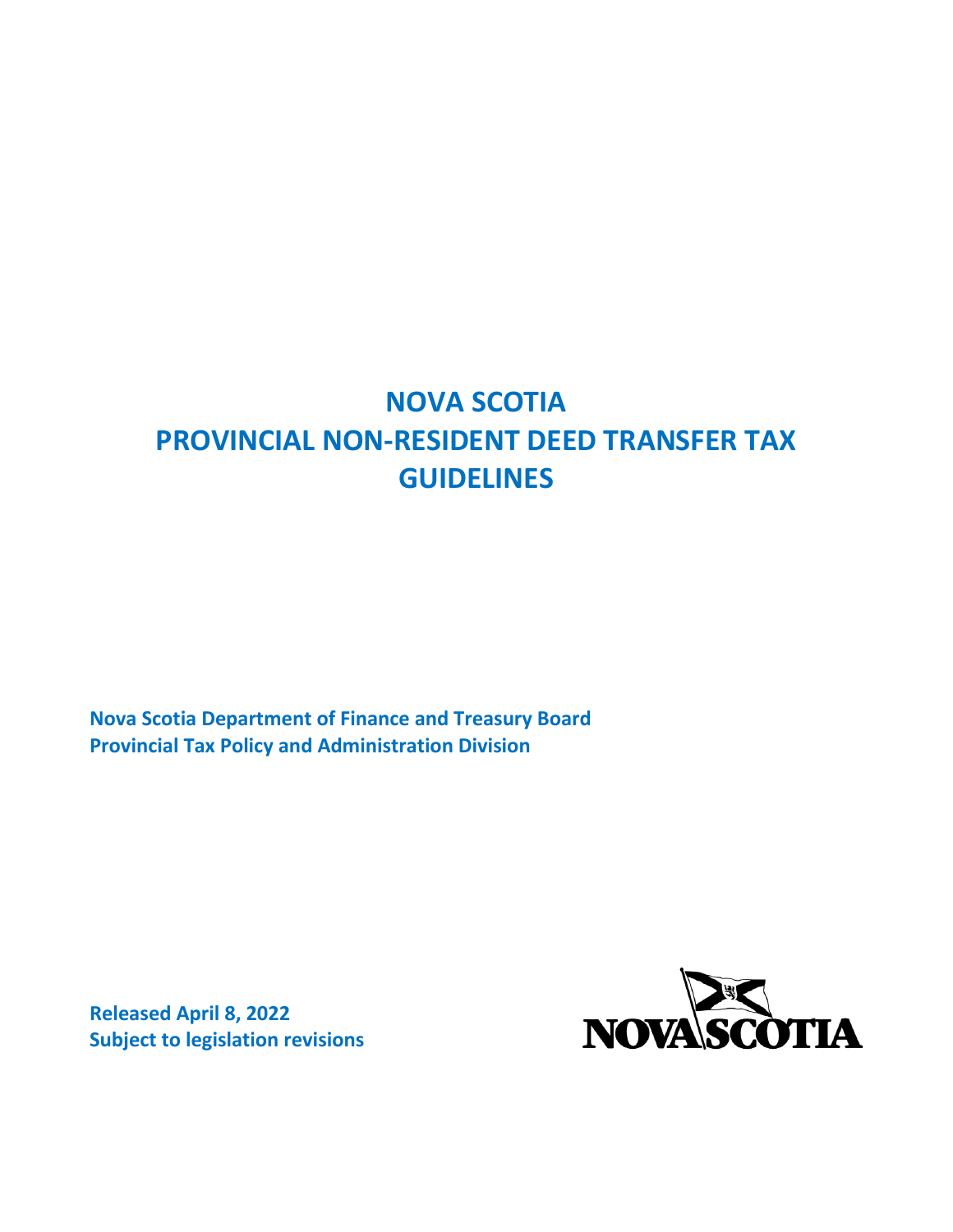## **Table of Contents**

| Pathway 2 - Situations with residential property consisting of 3 or less dwelling units  10   |
|-----------------------------------------------------------------------------------------------|
|                                                                                               |
| Pathway 3 – Situations with residential property consisting of 3 or less dwelling units being |
|                                                                                               |
|                                                                                               |
|                                                                                               |
|                                                                                               |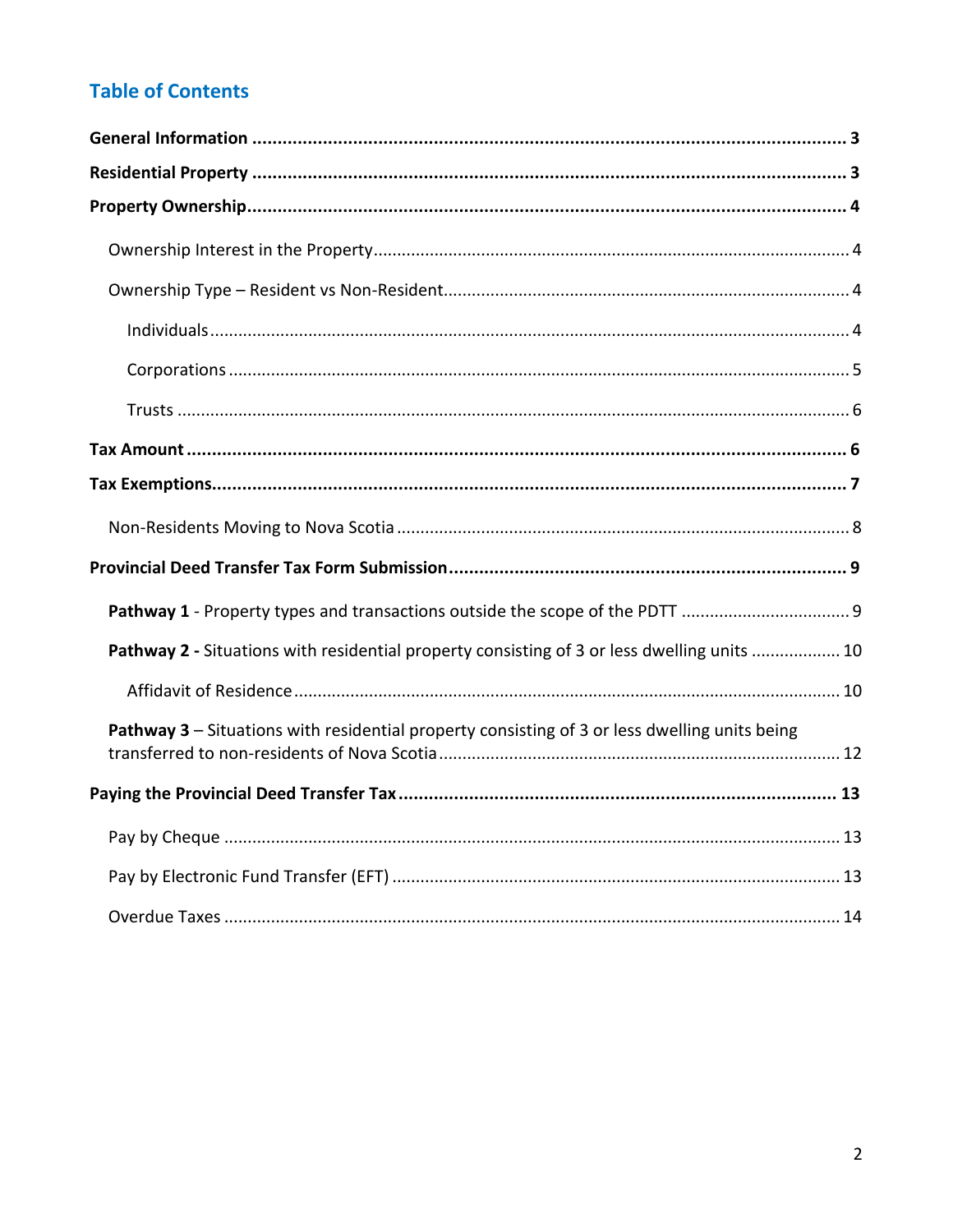## **Nova Scotia Provincial Non-Resident Deed Transfer Tax Guidelines**

#### <span id="page-2-0"></span>**General Information**

The Provincial Non-Resident Deed Transfer Tax (PDTT) is a deed transfer tax for non-residents that is applied at the time of purchase/transfer of a residential property meeting certain criteria.

**This provincial deed transfer tax applies in addition to the municipal deed transfer tax (if applicable in the municipality in which the property resides).**

The PDTT is administered by the Provincial Tax Policy and Administration Division of the Nova Scotia Department of Finance and Treasury Board (the Department). The legislative authority for this tax is contained in the

- *Non-Resident Deed Transfer and Property Taxes Act*, and
- *Non-Resident Deed Transfer and Property Taxes Regulations*.

NOTE: Although property transactions with an Agreement of Purchase and Sale dated before April 1, 2022 are not subject to the PDTT, if the transaction closes (i.e. the property is transferred) on or after April 1, 2022, the online **Provincial Deed Transfer Tax Form is required to be completed for all property transactions** (regardless of residency status and property type). *More details can be found in the section on "Provincial Deed Transfer Tax Form Submission".*

*Where there is a conflict between the information contained in these Guidelines and the Legislation and Regulations, the Legislation and Regulations governing the Provincial Non-Resident Deed Transfer Tax will take precedence over the Guidelines, website, communications documents, forms, advance rulings or any other published information.*

## <span id="page-2-1"></span>**Residential Property**

According to the *[Assessment Act](https://nslegislature.ca/sites/default/files/legc/statutes/assessment.pdf)*, a residential property is one that is used, or intended to be used, for residential purposes. It *does not* include an apartment hotel or portions of a hotel/motel used for the purpose of public lodging.

For the purposes of the PDTT, a residential property is also one that has *3 or less dwelling units*. This includes vacant land classified as residential.

The definition of a dwelling unit comes from the *[Municipal Government Act](https://nslegislature.ca/sites/default/files/legc/statutes/municipal%20government.pdf)*. Dwelling units are living areas that have a private entrance, are occupied (or fit for occupation), have kitchen facilities within the unit, and have bathroom facilities that are not shared with occupants of other units.

For properties with multiple classifications, if any portion of the property is considered residential and has 3 or less dwelling units, that portion of the property is subject to the PDTT.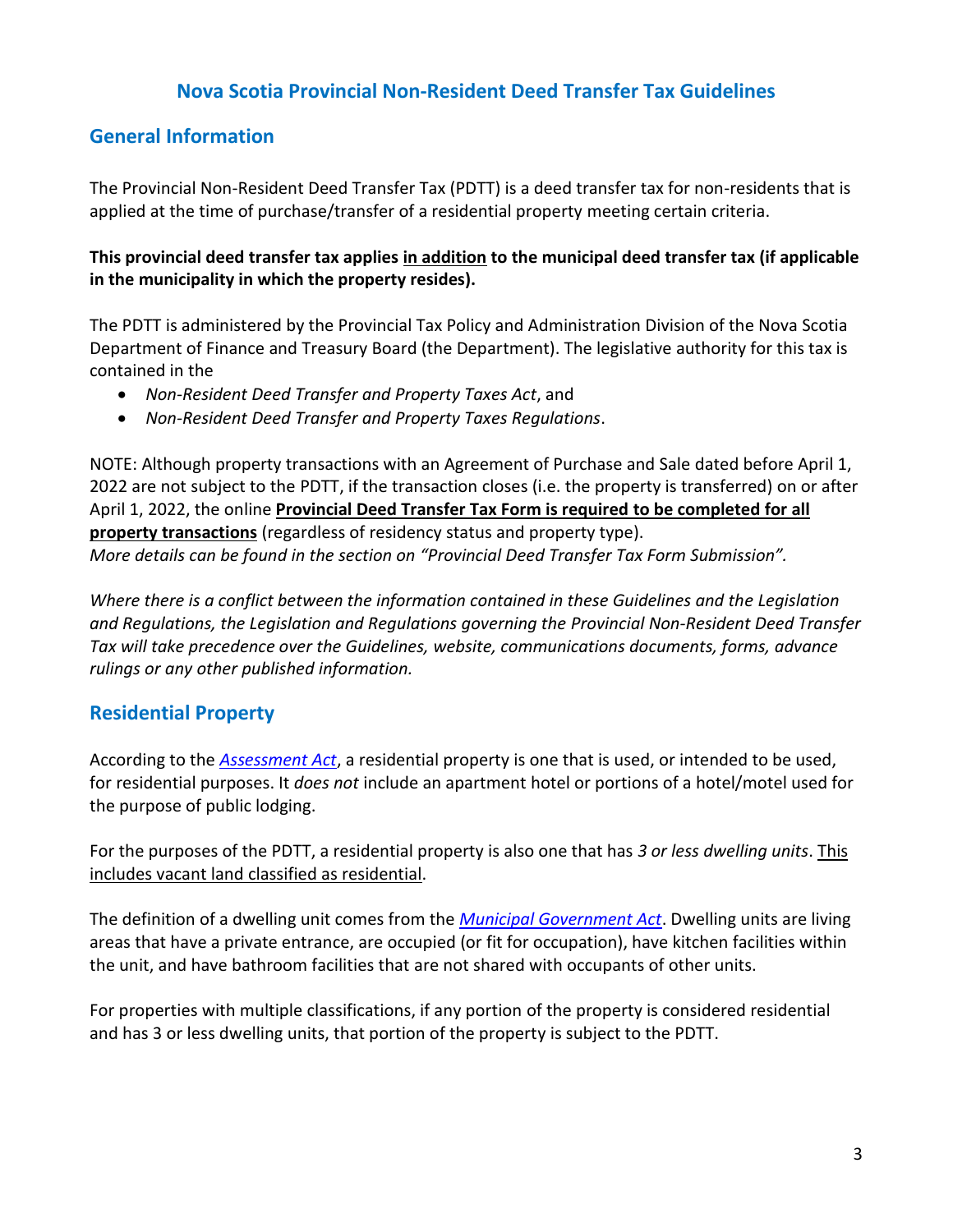## <span id="page-3-0"></span>**Property Ownership**

The PDTT applies to residential properties of 3 or less dwelling units being transferred to 1 or more grantees where *more than 50%* of the ownership interest in the property is granted to non-residents of Nova Scotia.

If *50% or more* of the ownership interest in the property is held by residents of Nova Scotia, the PDTT *does not* apply. For example: If 2 siblings (1 resident, 1 non-resident) acquire a residential property and the ownership interest of each sibling is 50%, then the PDTT does not apply.

#### <span id="page-3-1"></span>Ownership Interest in the Property

If a property has multiple owners, the interest of each owner is determined by whether the owners are considered joint tenants or tenants in common:

- Joint tenants each have equal interests in a property.
- Tenants in common each have a property interest as stated on the property's title document (e.g. deed) or parcel register (under the *[Land Registration Act](https://nslegislature.ca/sites/default/files/legc/statutes/land%20registration.pdf)*). If no interest is stated on either, then equal interests are applied.

Total ownership interest in a property must not exceed 100%.

#### <span id="page-3-2"></span>Ownership Type – Resident vs Non-Resident

A non-resident is an individual or corporation that is not a resident of Nova Scotia. Residential property can also be held in a trust. Residency determination for individuals, corporations and trusts is as follows.

#### <span id="page-3-3"></span>Individuals

Residency of an individual is determined by whether the individual is a resident of Nova Scotia for income tax purposes at the time of the property transaction.

This determination is based on where the individual filed their income tax return for the previous year.

- If an individual filed an income tax return for the previous tax year in Nova Scotia, they are presumed to be a resident of Nova Scotia.
- If an individual filed an income tax return for the previous tax year anywhere other than Nova Scotia, they are presumed to be a non-resident of Nova Scotia.
- If an individual's residency status changed since their last filed income tax return, this can be declared in the Affidavit of Residence and demonstrated by providing proof of Nova Scotia residency.

*More details can be found in the sections on "Affidavit of Residence" and "Non-Residents Moving to Nova Scotia".*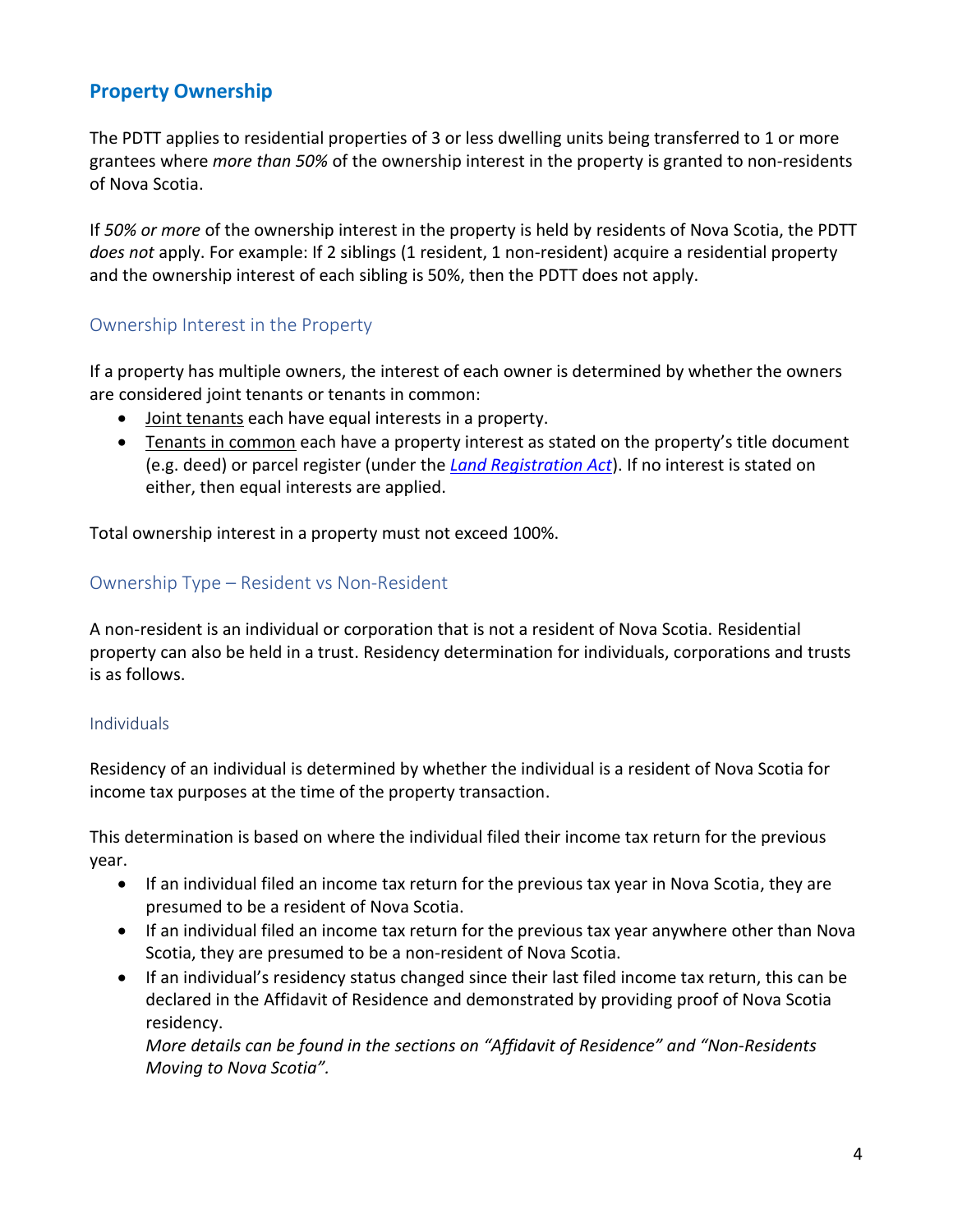An individual is considered to be resident in the province where they have significant residential ties. Residential ties to Nova Scotia include such things as having a spouse or dependents living here, having personal property here (vehicle, furniture, etc.), social ties (such as memberships in recreational or religious organizations), economic ties including bank accounts in Nova Scotia, a Nova Scotia driver's license, and coverage under the Nova Scotia Health Insurance program (MSI). This list is not exhaustive, and other ties that indicate an intention to make Nova Scotia your permanent residence may also be relevant.

#### <span id="page-4-0"></span>Corporations

A corporation includes all of the following:

- A corporation limited by shares. *This includes companies incorporated under the Companies Act (or similar legislation in another jurisdiction).*
- A non-profit society or corporation. *This includes non-profit organizations incorporated under the Societies Act or (or similar legislation in another jurisdiction).*
- A co-operative association or other incorporated co-operative. *This includes entities incorporated under the Co-operative Associations Act (or similar legislation in another jurisdiction).*
- A registered charity that is incorporated or otherwise considered a legal person capable of owing real property. *A registered charity is a charitable organization that is registered with the Canada Revenue Agency.*
- Any other body corporate that is prescribed as a corporation by the regulations or that meets the criteria prescribed in the regulations.

A corporation is considered resident of Nova Scotia if **all** of the following 3 statements are true:

- 1. The corporation's central management and control is in Nova Scotia.
- 2. 50% or more of the corporation's directors are individuals who are residents of Nova Scotia for income tax purposes.
- 3. If the corporation
	- a. is limited by shares: 50% or more of the corporation's issued and outstanding shares are directly, indirectly, or beneficially owned by persons who are residents of Nova Scotia for income tax purposes. This can be determined by number of votes or as a percentage of fair market value.
	- b. consists of members: 50% or more of the members are persons who are residents of Nova Scotia for income tax purposes.

In the Affidavit of Residence, an authorized officer of the corporation must answer questions about the corporation and declare its residency status.

*More details can be found in the section on "Affidavit of Residence".*

The Administrator may request additional information (including Affidavits of Residence), at any time after a property transaction, from each officer, director, member, and shareholder of the corporation.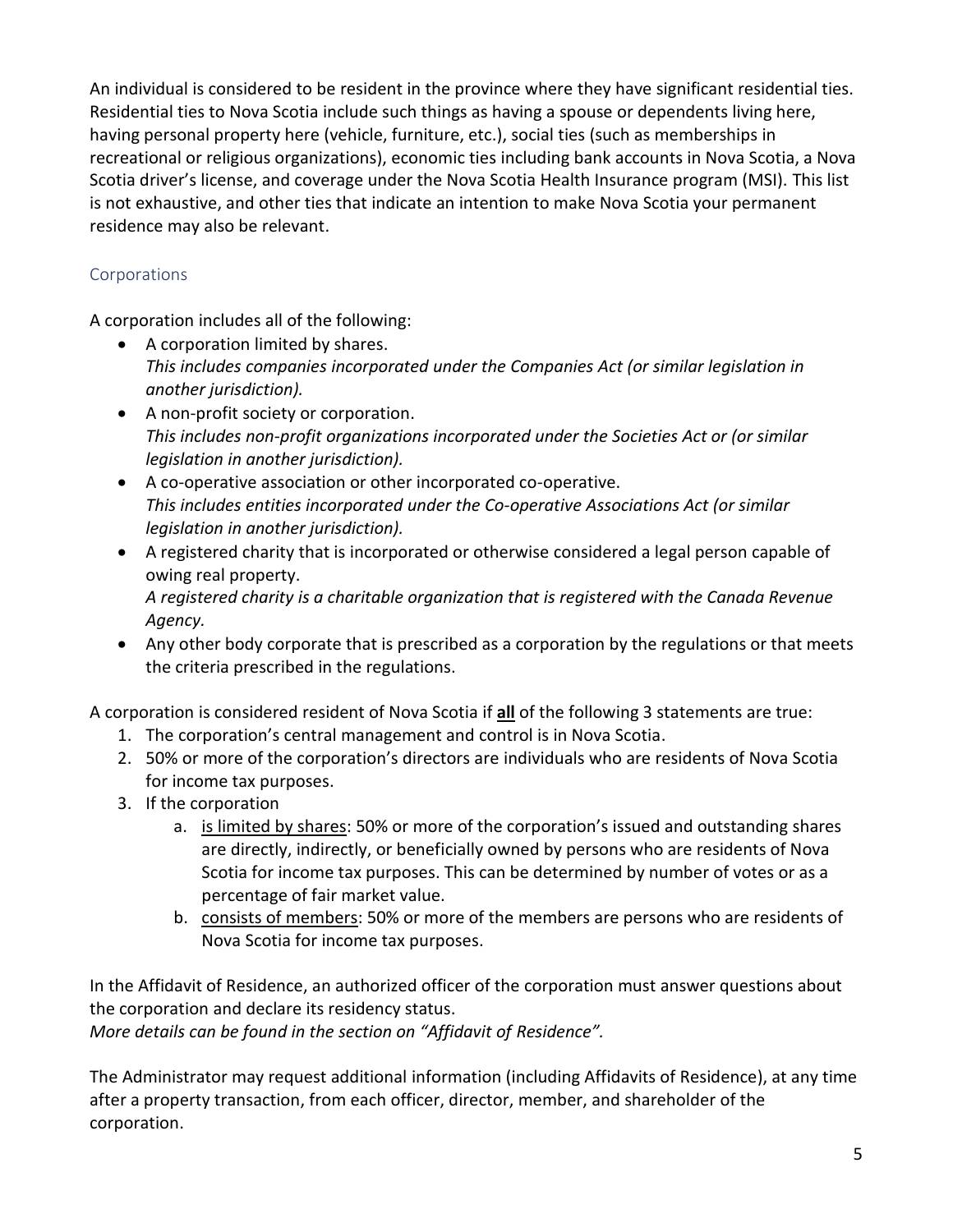#### <span id="page-5-0"></span>Trusts

For a residential property held in trust, the beneficiaries are considered to have an ownership interest in proportion to their beneficial interest in the trust *unless* the trustee(s) or settlor (or person related to any of them) has the power to revoke the trust or add/change the beneficiaries.

If the trustee(s) or settlor (or person related to any of them) has the power to revoke the trust or add/change the beneficiaries, then the Administrator may consider the ownership interest to be held by them and may determine the amount of ownership interest held by the person(s).

For a property held in trust, the Administrator may also consider the ownership interest to be held by any of the trustees, beneficiaries or settlor depending on if the residential property was acquired in or transferred to a trust to avoid the PDTT or property tax and other circumstances the Administrator considers relevant.

In the Affidavit of Residence, a person acting as a trustee on behalf of the trust must answer questions about the trust and declare whether the trust property is considered to be owned by a resident(s) of Nova Scotia. *More details can be found in the section on "Affidavit of Residence".*

If the settlor or any of the trustees (or person related to any of them) *have* the power to revoke the trust or add/change the beneficiaries and 50% or more of the persons with the power to revoke the trust or add/change beneficiaries are residents of Nova Scotia for income tax purposes, then the trust property is considered to be owned by a resident(s) of Nova Scotia.

If the settlor or any of the trustees (or person related to any of them) *do not have* the power to revoke the trust or add/change the beneficiaries and 50% or more of the beneficial interest in the trust is held by beneficiaries who are residents of Nova Scotia for income tax purposes, then the trust property is considered to be owned by a resident(s) of Nova Scotia.

The Administrator may request additional information (including Affidavits of Residence), at any time after a property transaction, from each trust beneficiary, trustee, or settlor.

## <span id="page-5-1"></span>**Tax Amount**

The PDTT is applied on residential properties of 3 or less dwelling units being transferred to nonresidents of Nova Scotia. The tax is applied at the time when the deed is being registered and is calculated as follows:

**PDTT** = Tax Rate x The Greater of: [Sale Price and Assessed Value]

Where:

Tax Rate = 5%

Sale Price = The value being paid for the property as defined in the *[Municipal Government Act](https://nslegislature.ca/sites/default/files/legc/statutes/municipal%20government.pdf)* (if there is no sale price, then \$0).

Assessed Value = The value of the property according to the most recent property assessment roll of the [Property Valuation Services Corporation](https://www.pvsc.ca/en/home/default.aspx) under the *[Assessment Act.](https://nslegislature.ca/sites/default/files/legc/statutes/assessment.pdf)*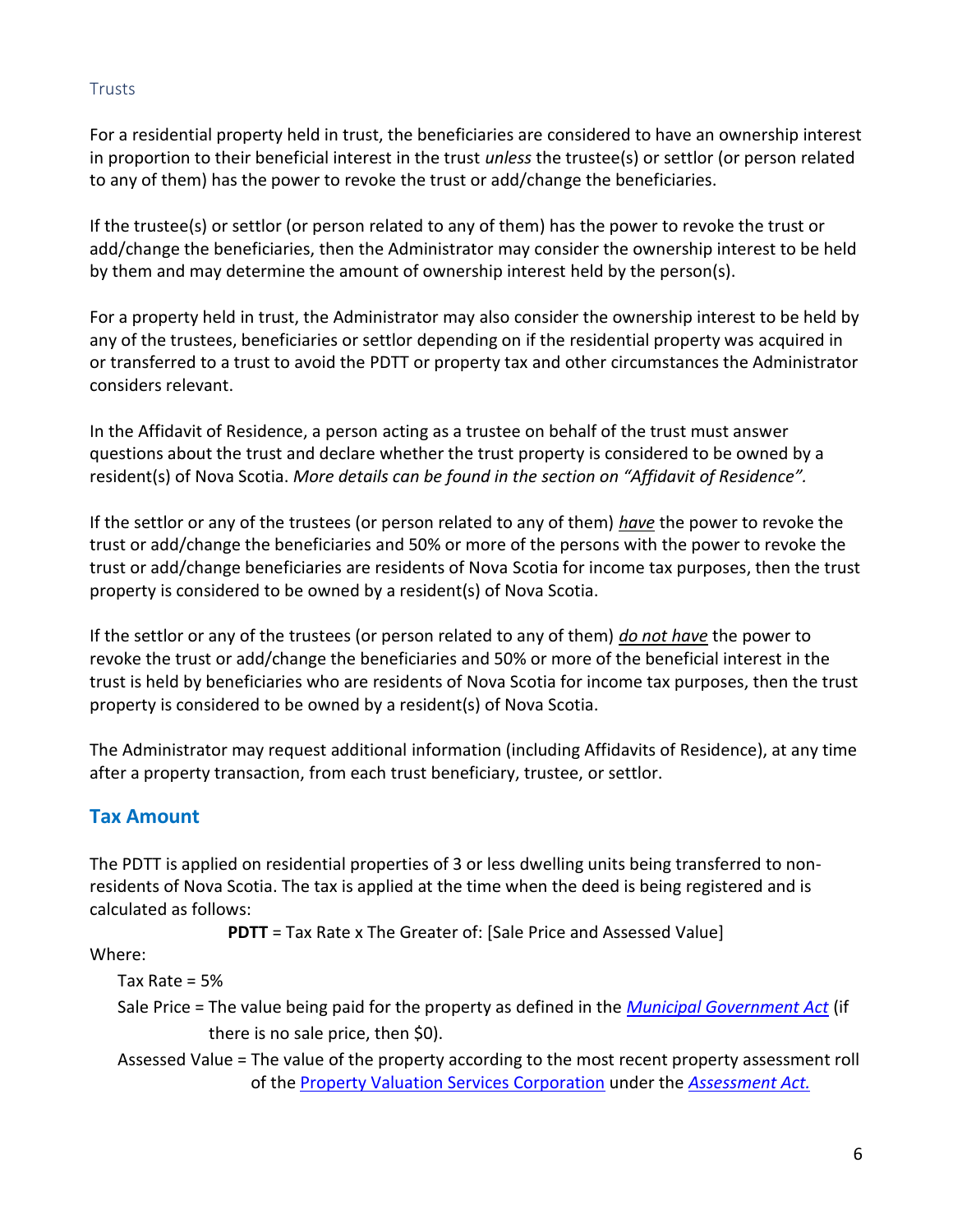Gift transfers and other \$0 transfers to non-residents are generally subject to the PDTT, unless one of the exemptions discussed under "Tax Exemptions" applies. The same is true for transfers to nonresidents involving a sale price less than the assessed value of the property. In these situations, where the tax applies, the tax is based on the assessed value of the property.

In situations where the property being transferred consists of multiple property classifications, the tax is only applied on the portion of the property that is residential consisting of 3 or less dwelling units. In these cases, the assessed value associated with the residential portion is used to calculate the portion of the sale price allocated to the residential portion:

#### **Sale Price of Residential Portion** =

Full Sale Price x [Assessed Value of Residential Portion / Assessed Value of Full Property]

The sale price of the residential portion and the assessed value of the residential portion is then used to calculate the tax.

## <span id="page-6-0"></span>**Tax Exemptions**

The PDTT *does not* apply on residential property at the time of a deed transfer in the following circumstances:

- 1. Agreements of Purchase and Sale entered into *before* April 1, 2022.
- 2. Property consisting of *more than* 3 dwelling units.
- 3. Property being transferred where 50% or more of the ownership interest is held by residents of Nova Scotia.
- 4. Property being transferred to non-resident individual(s) who intend to become residents of Nova Scotia within 6 months of the closing date (i.e. the date the property was transferred). *More details can be found in the section on "Non-Residents Moving to Nova Scotia".*
- 5. Property being transferred between spouses/common law partners.
- 6. Property being transferred between former spouses/common law partners (if the purpose of the transfer is to divide marital or jointly held assets).
- 7. The property is being transferred to a foreclosing mortgagee.
- 8. Property being transferred from an executor to an eligible beneficiary under a will. An eligible beneficiary is a spouse, common-law spouse, child, grandchild, parent or sibling of the testator or a child or grandchild of the testator's spouse or common-law spouse.
- 9. Property being transferred from an administrator of an estate to a person entitled to the estate under the *[Intestate Succession Act](https://nslegislature.ca/sites/default/files/legc/statutes/intestat.htm)* or the intestacy laws of another jurisdiction*.*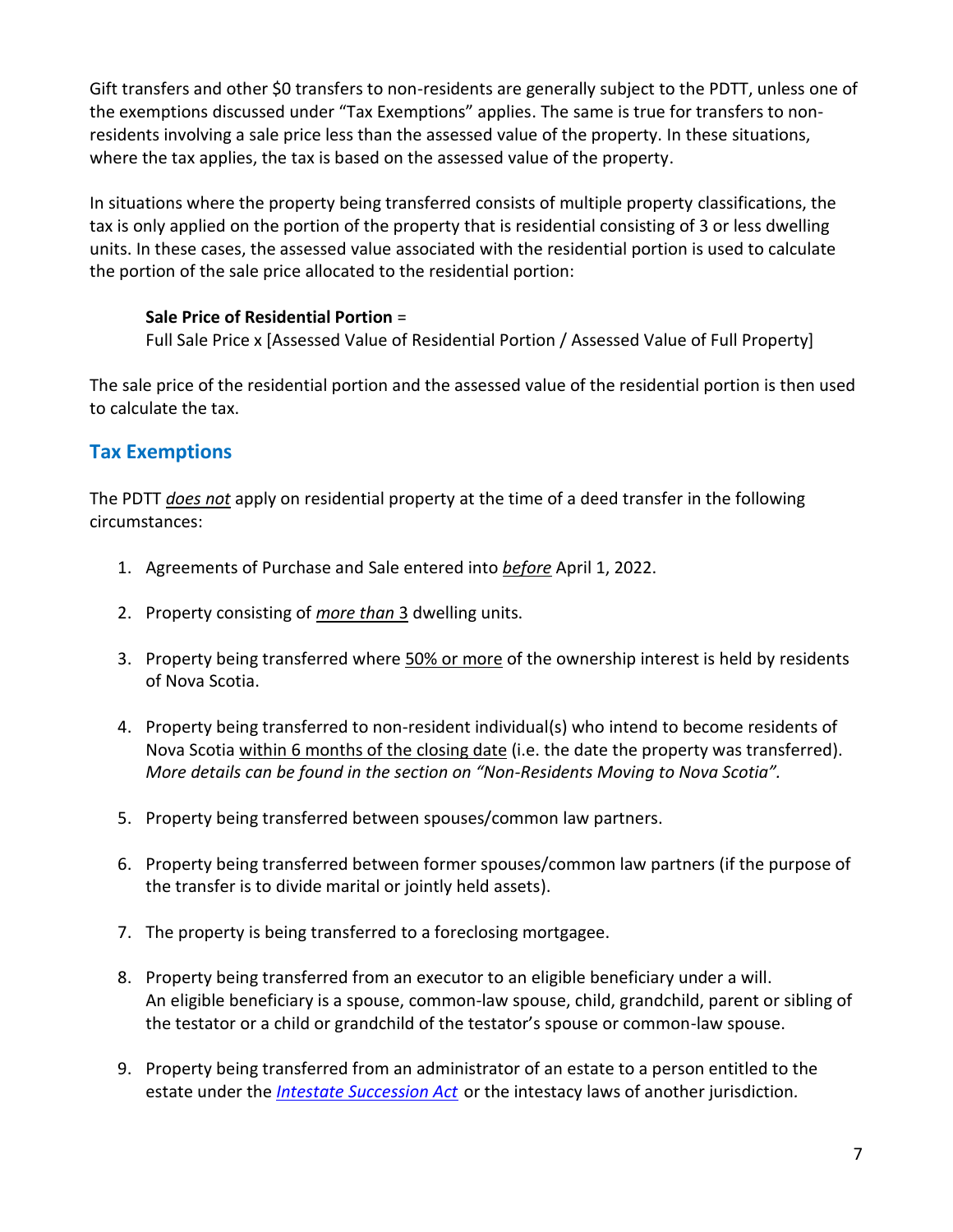- 10. Cases where a new deed is being registered to simply confirm, correct, modify, or supplement a deed previously given; there is no consideration beyond \$1; **and** the new deed does not include more property than the previous deed. *NOTE: For this exemption to apply all 3 statements must be true.*
- 11. If the grantee is a registered charity and the residential property for which the deed is being transferred is not to be used for commercial, industrial, or other business purposes.

If none of the above exemptions are applicable the PDTT will apply and is payable.

If an exemption is claimed and the Administrator believes none of the above exemptions are in fact applicable and more than 50% ownership interest in residential property was granted to 1 or more non-residents, then the Administrator may assess the PDTT, interest and a penalty. These amounts will become due and payable by the grantees(s) by the due date stated on the assessment notice.

Regardless of residency status, each grantee is jointly and severally liable for all amounts due to the Administrator.

## <span id="page-7-0"></span>Non-Residents Moving to Nova Scotia

The PDTT does not apply to residential property being transferred to 1 or more grantees where *more than 50%* of the ownership interest in the property is granted to non-resident individuals who are moving to Nova Scotia within 6 months of the date the property is transferred.

The grantee's Affidavit of Residence must declare the non-resident grantee's intention to move to Nova Scotia within 6 months for the PDTT to not apply. *More details can be found in the section on "Affidavit of Residence".*

After the grantee moves to Nova Scotia, they are required to demonstrate proof of Nova Scotia residency by

- completing a form (available on the PDTT [webpage\)](https://www.novascotia.ca/finance/en/home/taxation/tax101/non-resident-deed-transfer-tax-and-property-tax.html), and
- providing supporting documentation to prove residency (such as a Nova Scotia health card, a Nova Scotia driver's license, etc.).

This must be submitted to the Administrator within 6 months of the date the property was transferred.

If the non-resident grantee does not move to Nova Scotia within 6 months, they must notify the Administrator by submitting the required form available on the PDTT [webpage.](https://www.novascotia.ca/finance/en/home/taxation/tax101/non-resident-deed-transfer-tax-and-property-tax.html)

A time extension *may* be granted if extenuating circumstances have occurred since the property was transferred and the grantee is not able to move to Nova Scotia within 6 months.

If

- a time extension is not granted,
- the grantee does not move to Nova Scotia within 6 months, or
- the grantee moves to Nova Scotia and does not demonstrate proof of Nova Scotia residency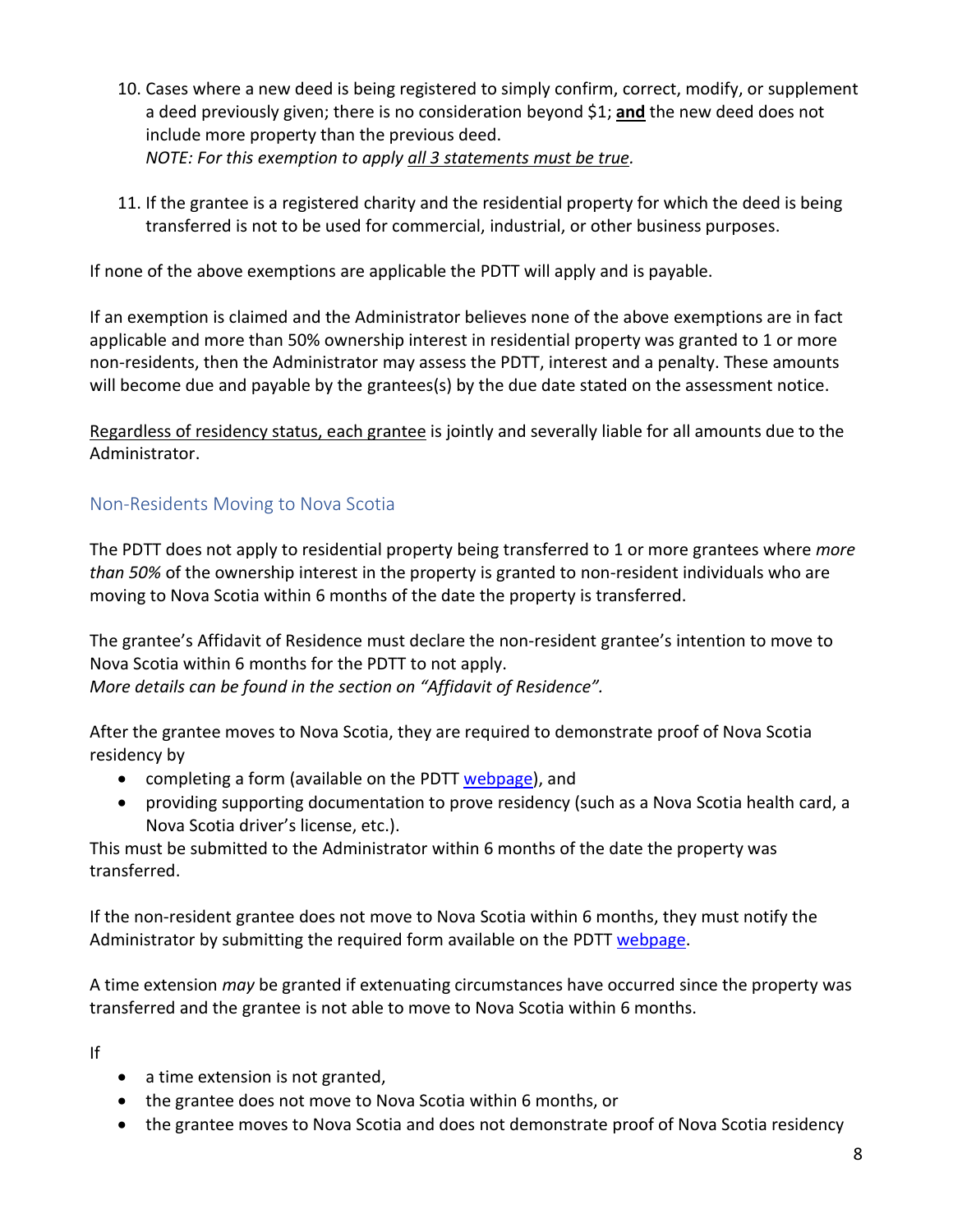the Administrator will assess the PDTT and interest. The Administrator may also assess a penalty. These amounts will become due and payable by the grantee(s) by the due date stated on the assessment notice.

Regardless of residency status, each grantee is jointly and severally liable for all amounts due to the Administrator.

## <span id="page-8-0"></span>**Provincial Deed Transfer Tax Form Submission**

Although property transactions with an Agreement of Purchase and Sale dated before April 1, 2022 are not subject to the PDTT, if the transaction closes (i.e. the property is transferred) on or after April 1, 2022, the online **Provincial Deed Transfer Tax Form is required to be completed for all property transactions** (regardless of residency status and property type).

If the online form is not completed, Nova Scotia Land Registry or Registry of Deeds will not register the deed.

The online Provincial Deed Transfer Tax Form can be found here: Provincial Deed Transfer Tax Form - <https://surveys.novascotia.ca/PDTT>

The online form will provide the user with 1 of 3 different pathways. Each pathway is dependent on the transaction type, property type and grantee type. Varying levels of information is required under each pathway.

Pathway 2 and Pathway 3 both require an Affidavit of Residence be completed and signed by each grantee involved in the property transaction.

## <span id="page-8-1"></span>Pathway 1 - Property types and transactions outside the scope of the PDTT

For property types and transactions outside the scope of the PDTT only minimal information is required to be entered in the online form.

The following transaction types fall under Pathway 1 and require minimal information to be entered into the online form:

- Transactions with an Agreement of Purchase and Sale *before* April 1, 2022.
- Transactions only including residential property (or a portion of residential property) with *more than 3* dwelling units.
- The property transaction only includes property classified as commercial and/or resource (no portion of the property is classified as residential).
- The property is being transferred between spouses/common law partners (or former spouses/common law partners if the transfer is for the purpose of division of marital/jointly held assets).
- The property is being transferred from an executor to an eligible beneficiary under a will. *More details can be found in the section on "Tax Exemptions".*
- The property is being transferred from an administrator of an estate to a person entitled to the estate under the *[Intestate Succession Act](https://nslegislature.ca/sites/default/files/legc/statutes/intestat.htm)* or the intestacy laws of another jurisdiction*.*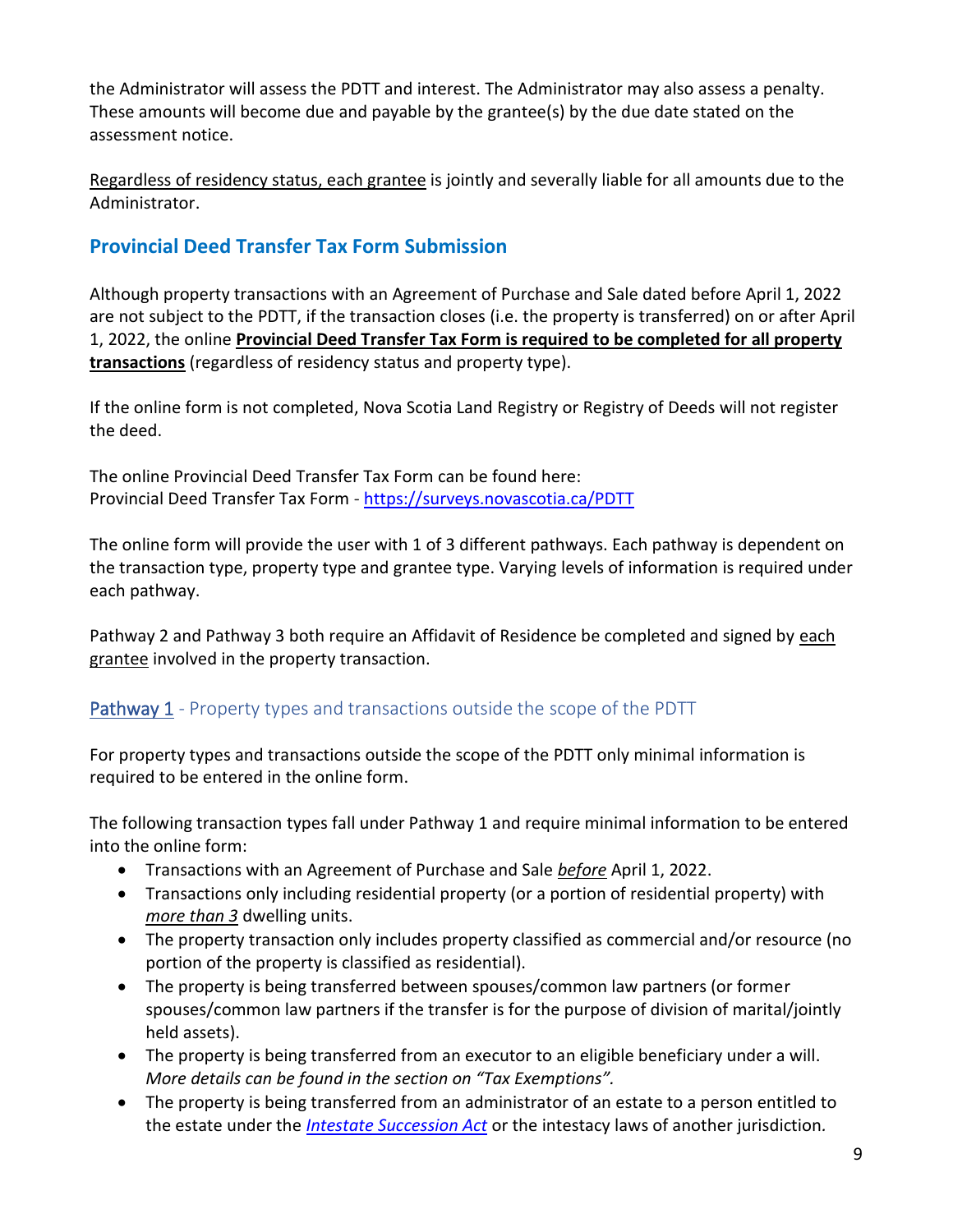- A new deed is being registered to simply confirm, correct, modify, or supplement a deed previously given, there is no consideration beyond \$1, and the new deed does not include more property than the previous deed. [NOTE: All 3 statements must be true]
- The property is being transferred to a foreclosing mortgagee.

The online form requires the following information for Pathway 1 situations:

- Name and contact information of who is completing the form
- Property Identifier(s) PIDs involved in the transaction
- Assessment Account Number(s) AANs involved in the transaction
- Transaction type
- Additional information deemed necessary

## <span id="page-9-0"></span>Pathway 2 - Situations with residential property consisting of 3 or less dwelling units

For situations where residential property (or a portion of residential property) with 3 or less dwelling units is involved and any of the following situations are true, additional information is required to be entered into the online form.

The following transaction types fall under Pathway 2:

- The transaction only involves grantees that are residents of Nova Scotia.
- The transaction involves a mix of resident and non-resident grantees where 50% or more of the ownership is by residents of Nova Scotia.
- The grantee is a registered charity and the residential property in this transaction will not be used for commercial, industrial, or other business purposes.

The online form requires the following information for Pathway 2 situations:

- All of the required information included in Pathway 1
- For each grantee (new owner):
	- o Full legal name
	- $\circ$  Grantee Type (i.e. individual, corporation, or individual acting as a trustee)
	- o % Ownership of the property included in the transaction
	- o Residency status (i.e. current resident of NS, non-resident of NS, or non-resident of NS intending to move to NS within 6 months)
- Contact information for a designated grantee (Name, Email Address, Phone Number)
- Affidavit of Residence Upload Each grantee must complete and sign an Affidavit of Residence (see below) to declare their residency status. The affidavits must be uploaded to the online tax form when prompted.
- Additional information deemed necessary

#### <span id="page-9-1"></span>Affidavit of Residence

There are multiple versions of the Affidavit of Residence form depending on the grantee type:

- Affidavit of Residence Individuals
- Affidavit of Residence Corporations
- Affidavit of Residence Person Acting as a Trustee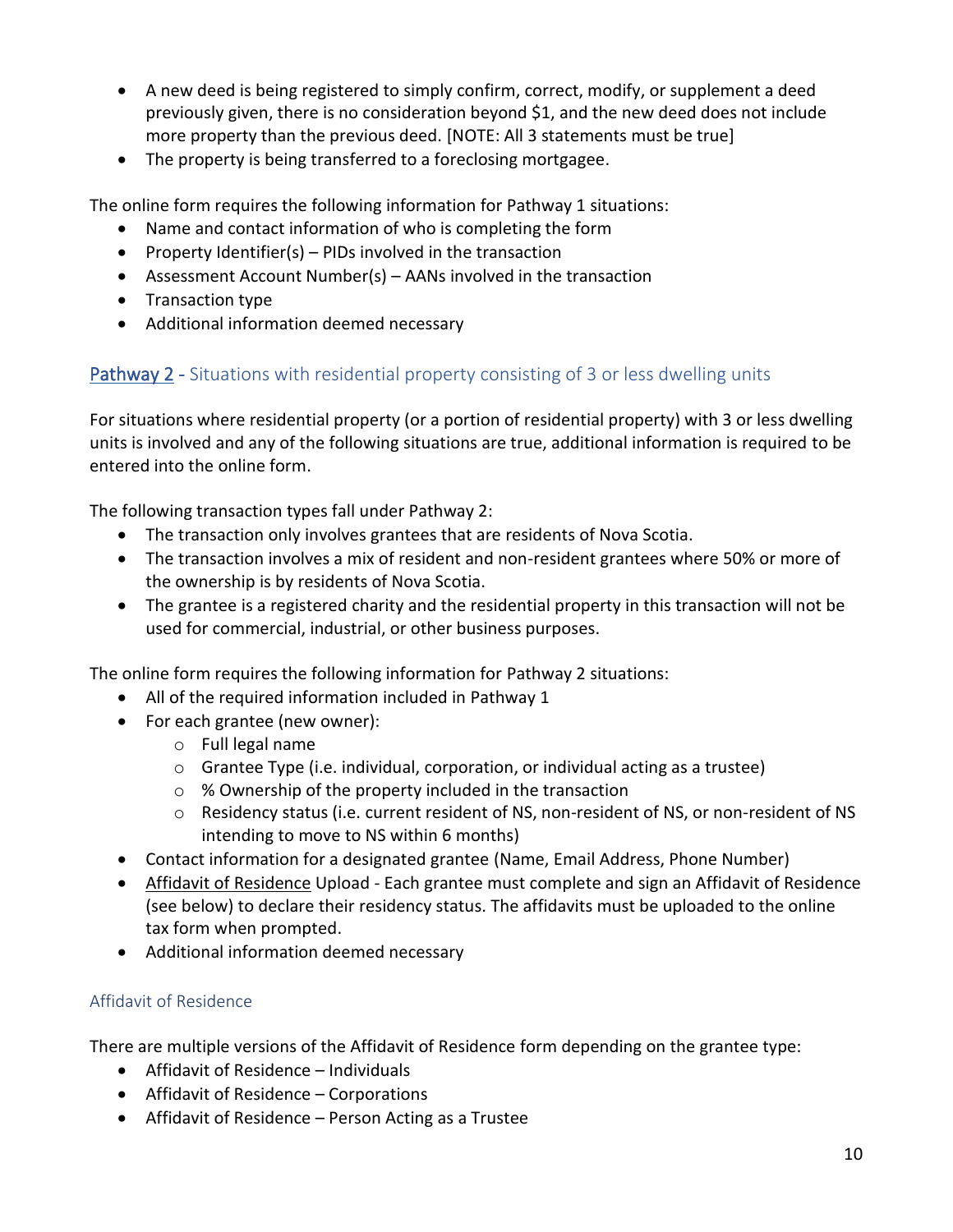The affidavits are available on the PDTT [webpage.](https://www.novascotia.ca/finance/en/home/taxation/tax101/non-resident-deed-transfer-tax-and-property-tax.html)

The Affidavit of Residence form requires

- an individual to enter their social insurance number (if available/applicable)
- a corporation to enter their business number, and
- a trust to enter their trust account number.

This information is required for the Administrator to verify the grantee's residency status.

For individual grantees, the Affidavit of Residence must be completed and signed by the individual. For corporations, the Affidavit of Residence must be completed and signed by an authorized officer of the corporation. For trusts, choose one person acting as a trustee to complete and sign the Affidavit of Residence.

The online Provincial Deed Transfer Tax Form allows the user to upload separate Affidavit of Residence files for up to 5 grantees. If there are more than 5 grantees involved in the transaction, attach or combine the remaining affidavit file(s) to each other and upload them together (as a single file) to the  $5<sup>th</sup>$  upload prompt on the online form.

One method to combine multiple files is to use a scanner to generate a single PDF of multiple Affidavits (scan to PDF). Alternatively, the following method can be used:

*To attach a PDF to another PDF in Adobe Acrobat:*

- *1. Complete and sign each affidavit separately and save each separate file on your computer/device*
- *2. Open 1 affidavit*
- *3. In the 'comments' toolbar, select the paperclip icon*
- *4. Click anywhere on the top right side of the page (this will be the area where the second PDF will be inserted)*
- *5. Use the pop-up browser to choose the second PDF/other file type to be attached to the first PDF*
- *6. The second PDF will appear on the screen as a paperclip.* 
	- o *Double click on the paperclip to open the second PDF to confirm that the attachment worked*
- *7. Repeat the steps to add another PDF attachment to the same file (if necessary)*
- *8. Save the file with a new name*
- *9. Upload the file including the attachment(s) to the online form when prompted*

**NOTE**: The Administrator may request additional information (including Affidavits of Residence) at a later date from each

- officer, director, member and shareholder (in the case of a corporation),
- trust beneficiary, trustee, and settlor (in the case of a trust).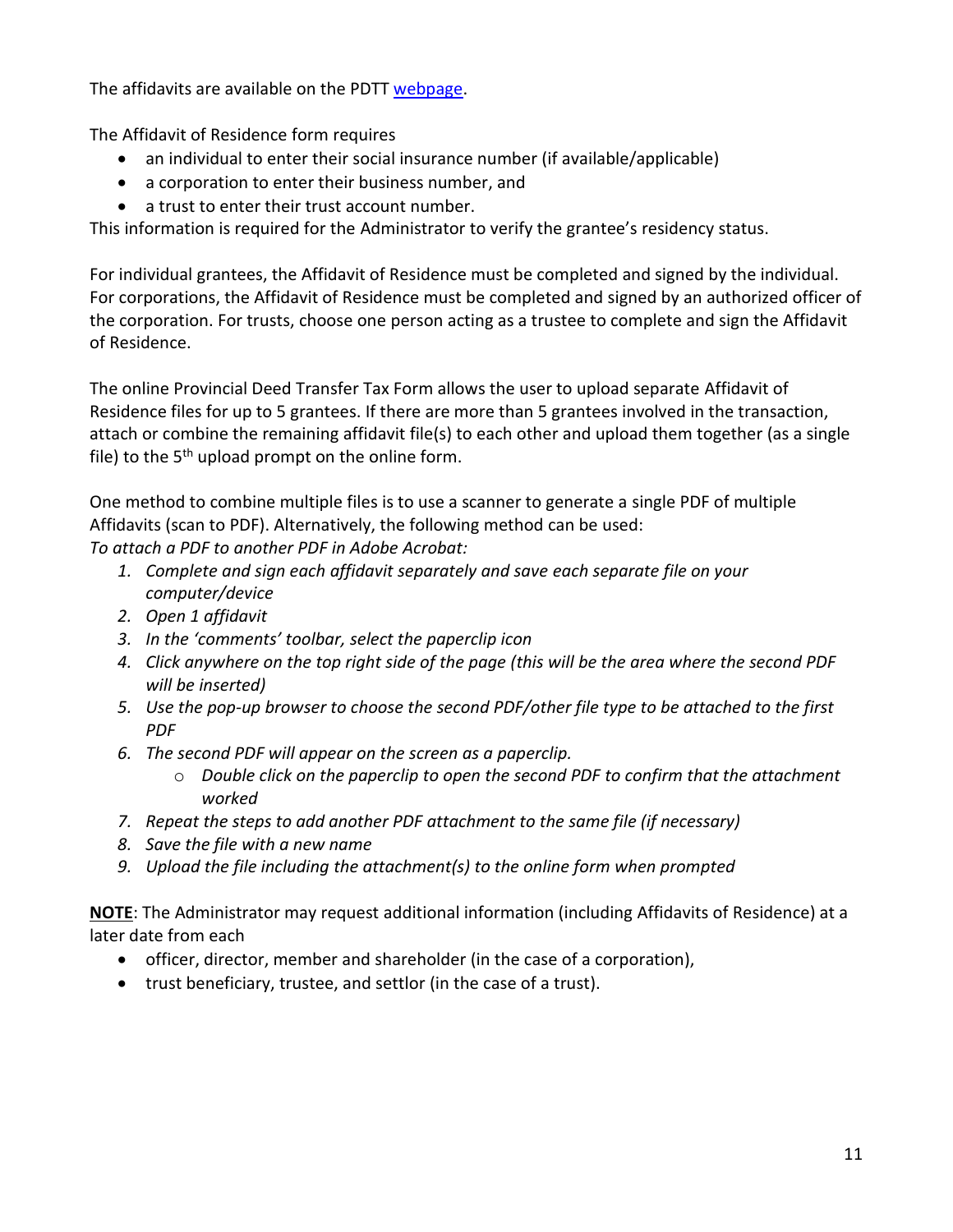## <span id="page-11-0"></span>Pathway 3 – Situations with residential property consisting of 3 or less dwelling units being transferred to non-residents of Nova Scotia

For situations where residential property (or a portion of residential property) with 3 or less dwelling units is involved and any of the following situations are true, additional information is required including calculating the PDTT (whether or not it is payable).

The following transaction types fall under Pathway 3:

- The transaction only involves grantees that are non-residents of Nova Scotia who do not intend to move to Nova Scotia within 6 months.
- The transaction involves a mix of resident and non-resident grantees where over 50% of the ownership is by non-residents of Nova Scotia who do not intend to move to Nova Scotia.
- The transaction only involves grantees that are non-residents of Nova Scotia who intend to move to Nova Scotia within 6 months.
- The transaction involves a mix of resident and non-resident grantees where over 50% of the ownership is by non-residents of Nova Scotia who intend to move to Nova Scotia within 6 months.

The online form requires the following information for Pathway 3 situations:

- All of the required information included in Pathway 1 and Pathway 2
- Agreement of Purchase and Sale date (if applicable)
- Closing date
- Total sale price
- Total assessed value of the property according to the Property Valuation Services Corporation
- Percentage of the property assessed by the Property Valuation Services Corporation as residential with 3 or less dwelling units
- Sale price portion allocated to residential property with 3 or less dwelling units
- Assessed value allocated to residential property with 3 or less dwelling units
- Calculation of the PDTT
- Certification that the PDTT will be remitted no later than the closing date of the property transaction (if applicable)
- Any additional information deemed necessary by the Administrator

Once the online Provincial Deed Transfer Tax Form has been completed it is ready to be submitted.

In all cases, a confirmation number will be provided after the Provincial Deed Transfer Tax Form is submitted. Also, an email including a summary of all submitted information will be sent to the email address entered at the beginning of the form.

**The confirmation number must be handwritten or typed on the top righthand corner of the deed** before submitting it to the Nova Scotia Land Registry or Registry of Deeds for registration. This will ensure that Land Registry staff can record the confirmation number and process the deed registration.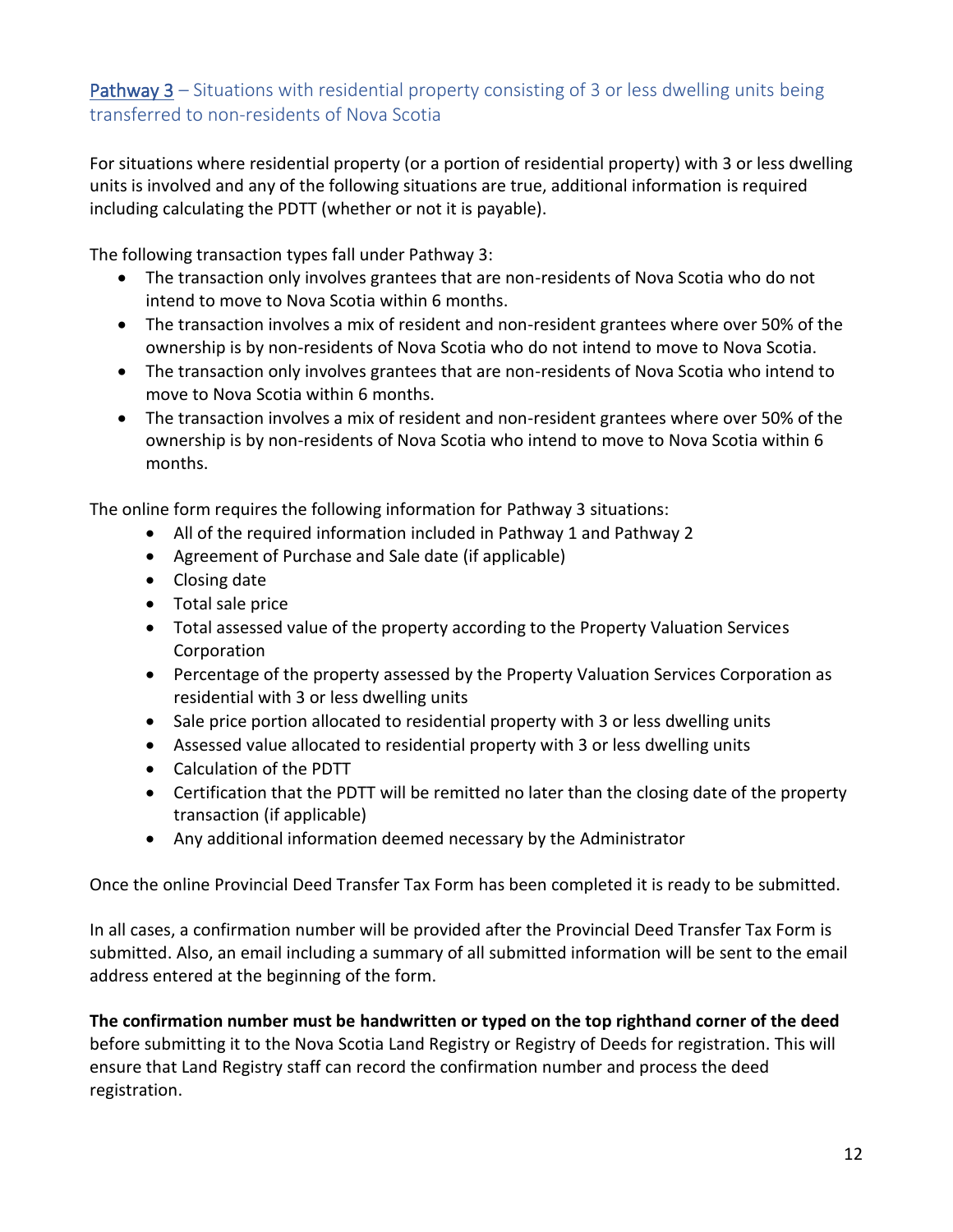NOTE: The Nova Scotia Land Registry or Registry of Deeds will not register a deed unless the

- Provincial Deed Transfer Tax Form has been completed online, and
- confirmation number has been written on the top righthand corner of the deed.

After the deed has been registered, the Administrator may require grantee(s) to submit further information

- if the Administrator believes that information is missing,
- to correct information that is not accurate, or
- to provide additional information to verify the submission.

## <span id="page-12-0"></span>**Paying the Provincial Deed Transfer Tax**

If it is determined through the online tax form that the PDTT is payable, the payment must be remitted no later than the closing date on the property transaction and received by the Department within 5 business days of the property transaction.

The PDTT determined through the online tax form must be calculated in Canadian dollars (CAD) and must be remitted in CAD.

The following options are available for payment:

#### <span id="page-12-1"></span>Pay by Cheque

Make the cheque payable to: Minister of Finance and Treasury Board

Date: The date on the cheque must be no later than the closing date of the property transaction.

Cheque Memo: PDTT – Confirmation # \_\_\_\_\_\_\_ *Insert the confirmation number from the Provincial Deed Transfer Tax Form submission*

Mail the cheque to:

Department of Finance and Treasury Board Provincial Tax Policy and Administration Division c/o Provincial Deed Transfer Tax PO BOX 187 Halifax, NS B3J 2N3

<span id="page-12-2"></span>Pay by Electronic Fund Transfer (EFT)

To pay by EFT, an account must first be set-up with Accounts Receivable: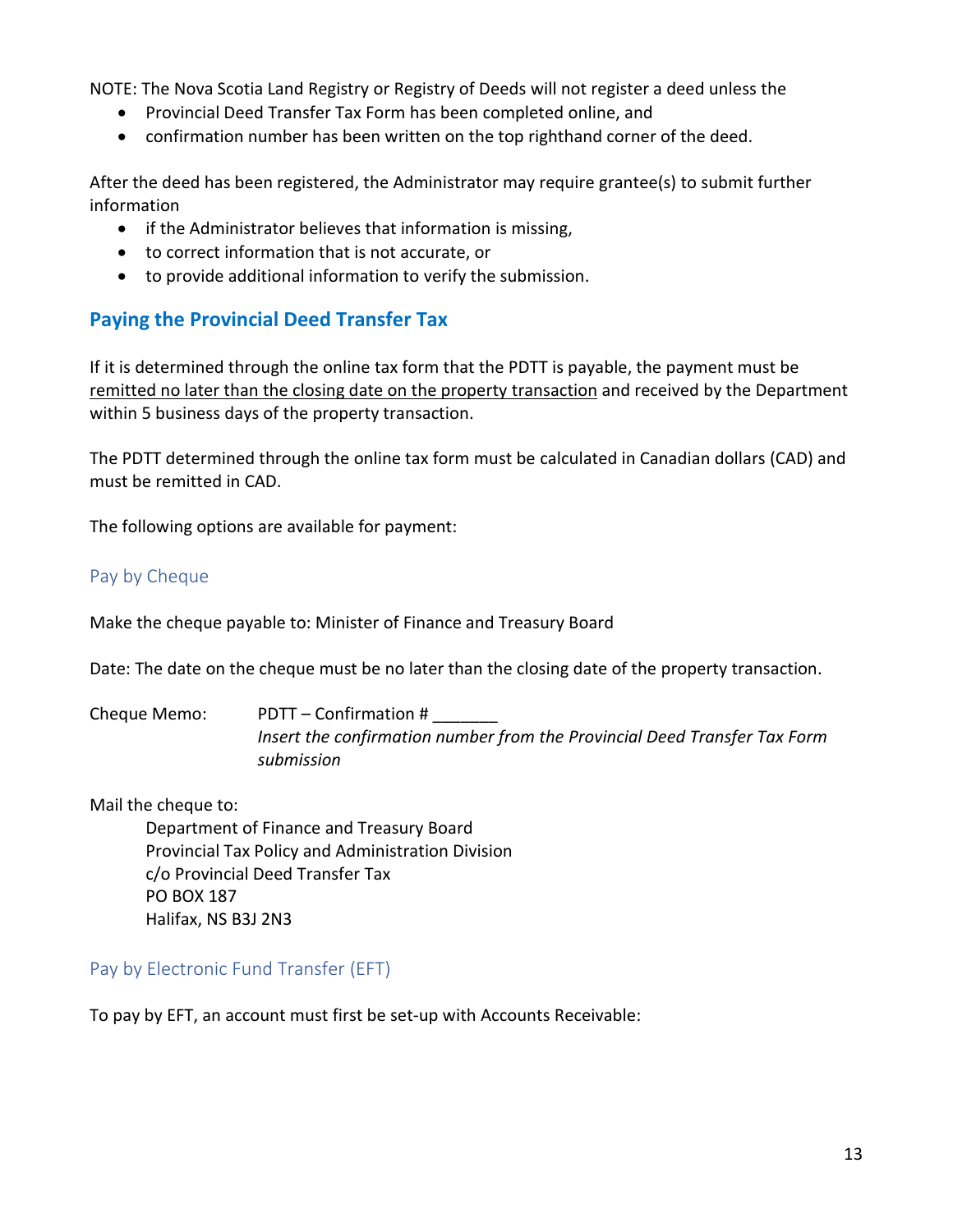- 1. Email your request to set up EFT to: [accountsreceivable@novascotia.ca](mailto:accountsreceivable@novascotia.ca) and provide the following information:
	- a. Vendor EFT form
	- b. Nature of the payment: Provincial Deed Transfer Tax, and
	- c. Provincial contact name (Provincial Tax Policy and Administration Division) and email [\(NSDeedTransferTax@novascotia.ca\)](mailto:NSDeedTransferTax@novascotia.ca).

#### **Vendor EFT form example***:*

| <b>Vendor Information</b>             |             |                                                                       |  |  |
|---------------------------------------|-------------|-----------------------------------------------------------------------|--|--|
| *Vendor Name:                         |             | *Vendor Address:                                                      |  |  |
| *Email Address for Remittance Advice: |             |                                                                       |  |  |
| <b>Banking Information</b>            |             |                                                                       |  |  |
| *Banking Institution Name:            |             |                                                                       |  |  |
| *Bank Address:                        |             | *City:                                                                |  |  |
| *Province: Nova Scotia                |             | *Postal Code:                                                         |  |  |
| *Institution #:                       | *Transit #: | *Account #:                                                           |  |  |
|                                       |             | <b>Canadian Cheque Sample</b>                                         |  |  |
|                                       |             | #001* #01239#219# 1234567* 01*<br>Transit # Institution#<br>Account # |  |  |
| *Authorized Name:                     |             | *Position:                                                            |  |  |
| *Authorized Signature:                |             | *Date:                                                                |  |  |

- 2. The form will be completed by Accounts Receivable and returned to you by email, accompanied by a supporting banking letter verifying banking details and remittance instructions.
- 3. Electronic Fund Transfer remittance advice must be emailed to **EFTremittance@novascotia.ca** and include the following:
	- Supporting documentation for the nature of the payment (i.e. Provincial Deed Transfer Tax)
	- Customer Number, if applicable
	- In the EFT comments/notes section enter: PDTT – Confirmation # *Insert the confirmation number from the Provincial Deed Transfer Tax Form submission*

#### <span id="page-13-0"></span>Overdue Taxes

The PDTT is considered overdue if the property transaction incurs the tax and it is not remitted to the Department by no later than the closing date on the property transaction. If the tax is not remitted by this date and/or the payment is not received with 5 business days, interest will be charged, and a penalty may be added.